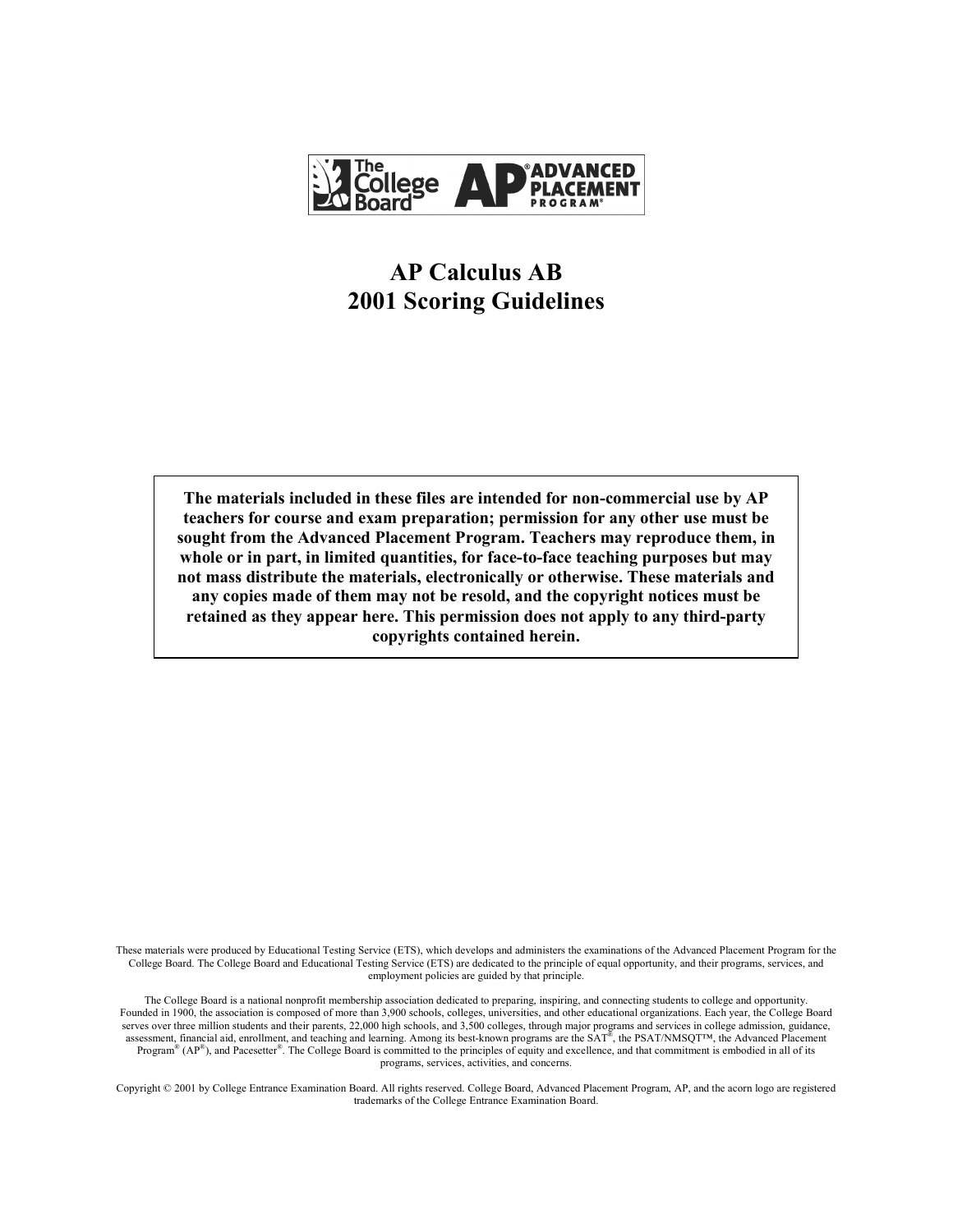### **Question 1**

Let *R* and *S* be the regions in the first quadrant shown in the figure above. The region *R* is bounded by the *x*-axis and the

graphs of  $y = 2 - x^3$  and  $y = \tan x$ . The region *S* is bounded by

the *y*-axis and the graphs of  $y = 2 - x^3$  and  $y = \tan x$ .  $S$ (a) Find the area of *R*.  $\cal R$ (b) Find the area of *S*.  $\cdot x$ (c) Find the volume of the solid generated when *S* is revolved about the *x*-axis. Point of intersection  $2 - x^3 = \tan x$  at  $(A, B) = (0.902155, 1.265751)$  $\begin{picture}(180,170)(-20,0) \put(0,0){\vector(1,0){10}} \put(1,0){\vector(1,0){10}} \put(1,0){\vector(1,0){10}} \put(1,0){\vector(1,0){10}} \put(1,0){\vector(1,0){10}} \put(1,0){\vector(1,0){10}} \put(1,0){\vector(1,0){10}} \put(1,0){\vector(1,0){10}} \put(1,0){\vector(1,0){10}} \put(1,0){\vector(1,0){10}} \put(1,0){\vector(1,0){10}} \put(1,0){\vector(1,0){$ (a) Area  $R = \int_{0}^{A} \tan x \, dx + \int_{1}^{\sqrt[3]{2}} (2 - x^3)$  $\int_0^A \tan x \, dx + \int_A^{\sqrt[3]{2}} (2 - x^3) \, dx = 0.729$  1 : limits 3 : 1 : integrand or 1 : answer  $\mathfrak{t}$  $\mathfrak l$ Area  $R = \int_0^B \left( (2 - y)^{1/3} - \tan^{-1} y \right) dy = 0.729$  or Area  $R = \int_{0}^{\sqrt[3]{2}} (2 - x^3) dx - \int_{0}^{A} (2 - x^3 - \tan x) dx$  $\int_0^{\sqrt[4]{2}} (2 - x^3) dx - \int_0^A (2 - x^3 - \tan x) dx = 0.729$  $\begin{picture}(180,170)(-20,0) \put(0,0){\vector(1,0){10}} \put(1,0){\vector(1,0){10}} \put(1,0){\vector(1,0){10}} \put(1,0){\vector(1,0){10}} \put(1,0){\vector(1,0){10}} \put(1,0){\vector(1,0){10}} \put(1,0){\vector(1,0){10}} \put(1,0){\vector(1,0){10}} \put(1,0){\vector(1,0){10}} \put(1,0){\vector(1,0){10}} \put(1,0){\vector(1,0){10}} \put(1,0){\vector(1,0){$  $\int_0^A (2 - x^3 - \tan x) dx = 1.160$  or 1.161 1 : limits (b) Area  $S = \int_{0}^{A} (2 - x^3 - \tan x)$ 3 : 1 : integrand or 1 : answer  $\mathfrak l$  $\mathfrak l$ Area  $S = \int_0^B \tan^{-1} y \, dy + \int_B^2 (2 - y)^{1/3} \, dy = 1.160$  or 1.161 or Area *S*  $= \int_0^2 (2-y)^{1/3} dy - \int_0^B ((2-y)^{1/3} - \tan^{-1}y) dy$  $= 1.160$  or 1.161  $\begin{picture}(20,17)(-20,0) \put(0,0){\vector(1,0){10}} \put(15,0){\vector(1,0){10}} \put(15,0){\vector(1,0){10}} \put(15,0){\vector(1,0){10}} \put(15,0){\vector(1,0){10}} \put(15,0){\vector(1,0){10}} \put(15,0){\vector(1,0){10}} \put(15,0){\vector(1,0){10}} \put(15,0){\vector(1,0){10}} \put(15,0){\vector(1,0){10}} \put(15,0){\vector(1,0){10}} \put(15,$ (c) Volume =  $\pi \int_0^A ((2 - x^3)^2 - \tan^2 x) dx$  1 : limits and constant 3 : 1 : integrand  $= 2.652\pi$  or 8.331 or 8.332 1 : answer  $\mathfrak{t}$  $\mathfrak l$ 

 Copyright © 2001 by College Entrance Examination Board. All rights reserved. Advanced Placement Program and AP are registered trademarks of the College Entrance Examination Board.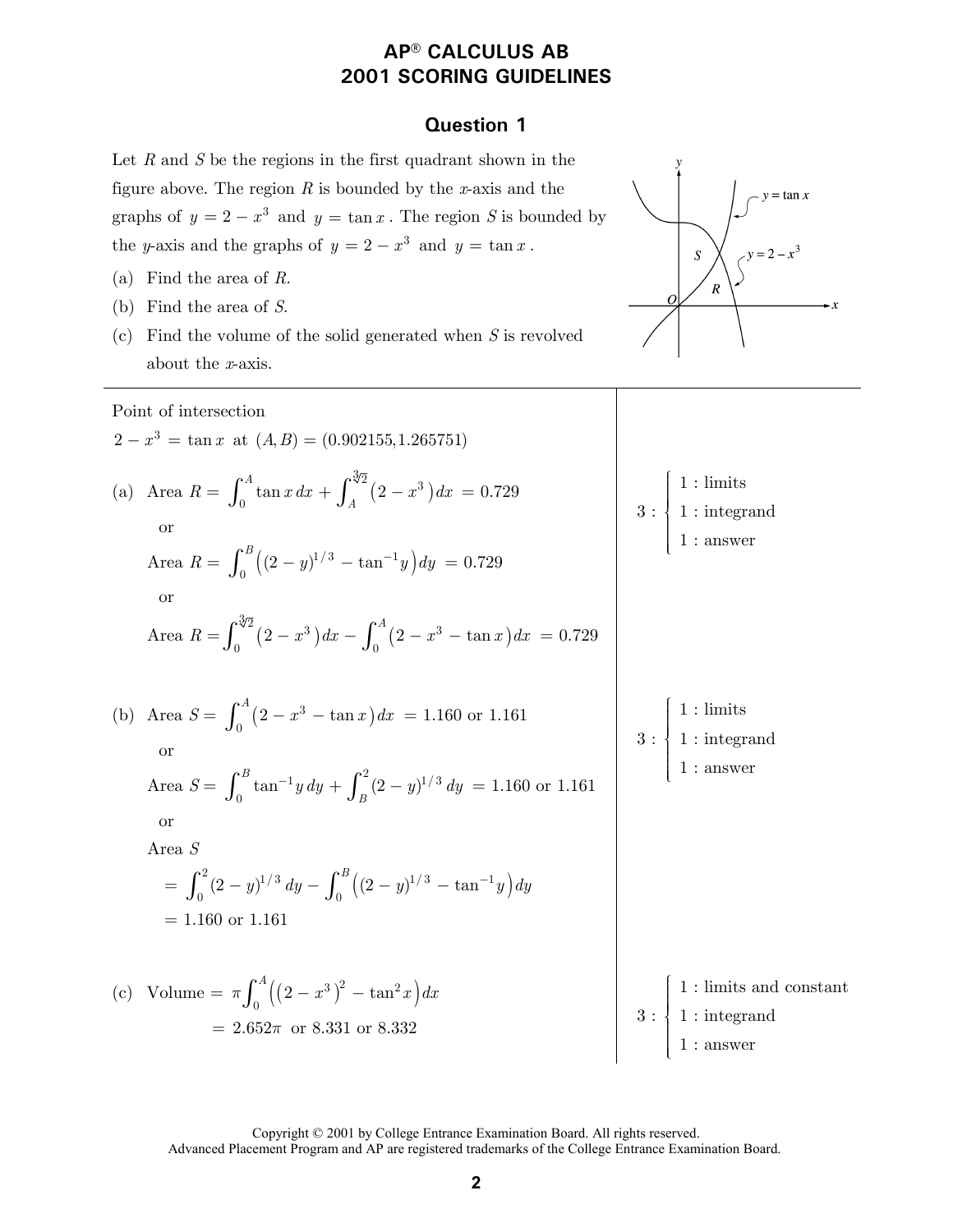### **Question 2**

The temperature, in degrees Celsius  $(°C)$ , of the water in a pond is a differentiable function *W* of time *t*. The table above shows the water temperature as recorded every 3 days over a 15-day period.

- (a) Use data from the table to find an approximation for *W* (12). Show the computations that lead to your answer. Indicate units of measure.
- (b) Approximate the average temperature, in degrees Celsius, of the water over the time interval  $0 \le t \le 15$  days by using a trapezoidal approximation with subintervals of length  $\Delta t = 3$  days.
- (c) A student proposes the function *P*, given by  $P(t) = 20 + 10te^{(-t/3)}$ , as a model for the temperature of the water in the pond at time  $t$ , where  $t$  is measured in days and  $P(t)$  is measured in degrees Celsius. Find  $P'(12)$ . Using appropriate units, explain the meaning of your answer in terms of water temperature.
- (d) Use the function  $P$  defined in part (c) to find the average value, in degrees Celsius, of  $P(t)$ over the time interval  $0 \le t \le 15$  days.

(a) Difference quotient; e.g.  
\n
$$
W'(12) \approx \frac{W(15) - W(12)}{15 - 12} = -\frac{1}{3} {}^{\circ}\text{C/day or}
$$
\n
$$
W'(12) \approx \frac{W(12) - W(9)}{12 - 9} = -\frac{2}{3} {}^{\circ}\text{C/day or}
$$
\n
$$
W'(12) \approx \frac{W(15) - W(9)}{15 - 9} = -\frac{1}{2} {}^{\circ}\text{C/day or}
$$
\n(b)  $\frac{3}{2}(20 + 2(31) + 2(28) + 2(24) + 2(22) + 21) = 376.5$   
\nAverage temperature  $\approx \frac{1}{15}(376.5) = 25.1 {}^{\circ}\text{C}$   
\n(c)  $P'(12) = 10e^{-t/3} - \frac{10}{3}te^{-t/3}|_{t=12}$   
\n $= -30e^{-4} = -0.549 {}^{\circ}\text{C/day}$   
\nThis means that the temperature is decreasing at the rate of 0.549 {}^{\circ}\text{C/day when } t = 12 \text{ days.}  
\n(d)  $\frac{1}{15}\int_{0}^{15}(20 + 10te^{-t/3}) dt = 25.757 {}^{\circ}\text{C}$   
\n $\left.\begin{array}{c}\n1: \text{ integration} \\
1: \text{integral} \\
1: \text{initial} \\
1: \text{initial}\n\end{array}\right\}$ 

Copyright © 2001 by College Entrance Examination Board. All rights reserved.

| t.             | W(t) |
|----------------|------|
| ${\rm (days)}$ |      |
| 0              | 20   |
| 3              | 31   |
| 6              | 28   |
| 9              | 24   |
| 12             | 22   |
| 15             | 21   |

Advanced Placement Program and AP are registered trademarks of the College Entrance Examination Board.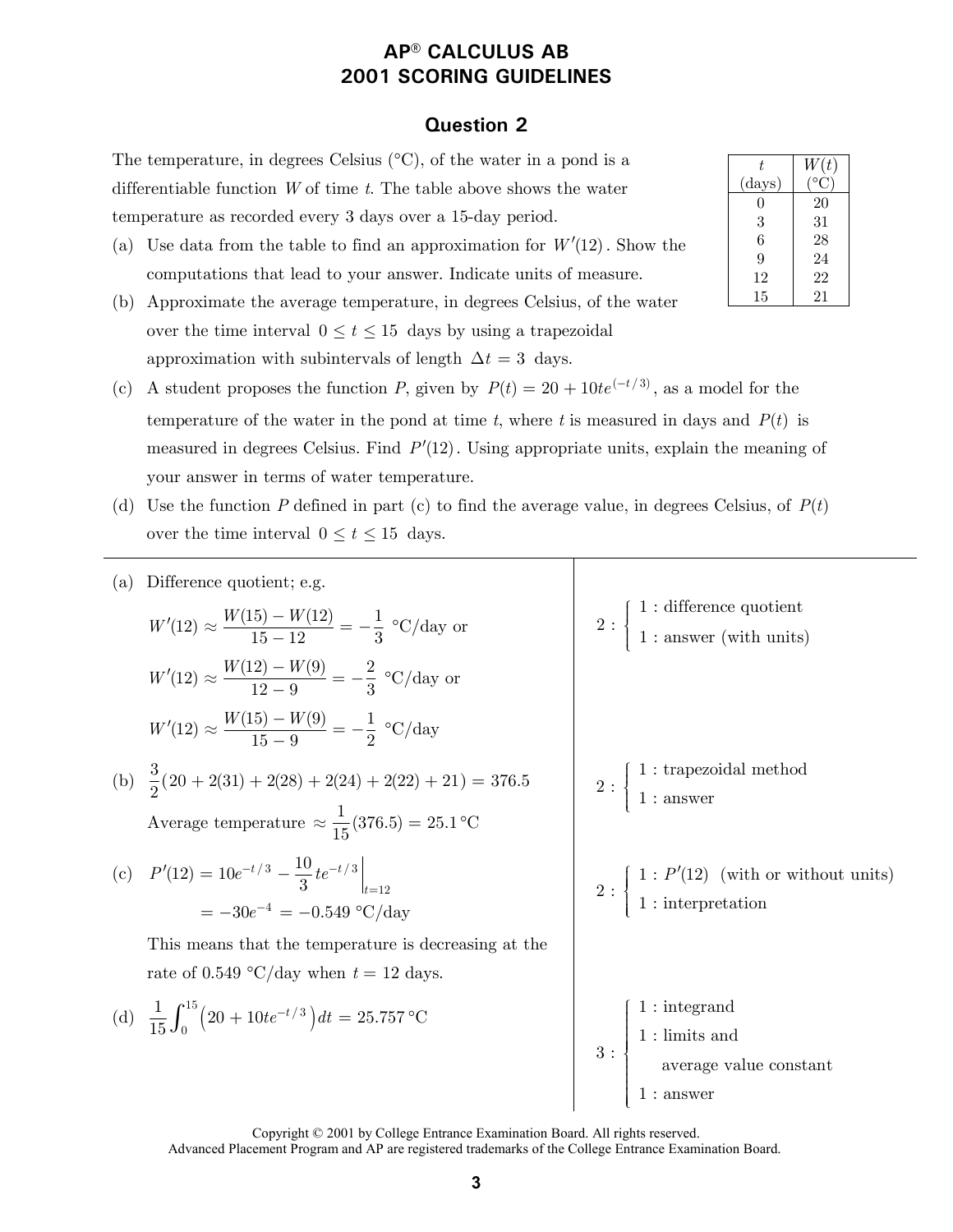### **Question 3**

A car is traveling on a straight road with velocity 55 ft/sec at time  $t = 0$ . For  $0 \le t \le 18$  seconds, the car's acceleration  $a(t)$ , in ft/sec<sup>2</sup>, is the piecewise linear function defined by the graph above.

(a) Is the velocity of the car increasing at  $t = 2$ seconds? Why or why not?



- (b) At what time in the interval  $0 \le t \le 18$ , other than  $t = 0$ , is the velocity of the car 55 ft/sec? Why?
- (c) On the time interval  $0 \le t \le 18$ , what is the car's absolute maximum velocity, in ft/sec, and at what time does it occur? Justify your answer.
- (d) At what times in the interval  $0 \le t \le 18$ , if any, is the car's velocity equal to zero? Justify your answer.

| (a) | Since $v'(2) = a(2)$ and $a(2) = 15 > 0$ , the velocity is<br>increasing at $t = 2$ .                                                                                                                                                                                        | $1:$ answer and reason                                                                                                                                                                                      |
|-----|------------------------------------------------------------------------------------------------------------------------------------------------------------------------------------------------------------------------------------------------------------------------------|-------------------------------------------------------------------------------------------------------------------------------------------------------------------------------------------------------------|
| (b) | At time $t = 12$ because<br>$v(12) - v(0) = \int_0^{12} a(t) dt = 0$ .                                                                                                                                                                                                       | 2 : $\begin{cases} 1 : t = 12 \\ 1 : \text{reason} \end{cases}$                                                                                                                                             |
| (c) | The absolute maximum velocity is $115 \text{ ft/sec at}$<br>$t=6$ .<br>The absolute maximum must occur at $t = 6$ or<br>at an endpoint.<br>$v(6) = 55 + \int_0^6 a(t) dt$<br>= $55 + 2(15) + \frac{1}{2}(4)(15) = 115 > v(0)$<br>$\int_6^{18} a(t) dt < 0$ so $v(18) < v(6)$ | $1 : t = 6$<br>$1$ : absolute maximum velocity<br>$1$ : identifies $t=\mathbf{6}$ and<br>$t=18$ as candidates or<br>indicates that $v$ increases,<br>decreases, then increases<br>$1$ : eliminates $t=18\,$ |
| (d) | The car's velocity is never equal to 0. The absolute<br>minimum occurs at $t = 16$ where<br>$v(16) = 115 + \int_{0}^{16} a(t) dt = 115 - 105 = 10 > 0$                                                                                                                       | $2:\begin{cases} 1:\text{answer} \\ 1:\text{reason} \end{cases}$                                                                                                                                            |

 Copyright © 2001 by College Entrance Examination Board. All rights reserved. Advanced Placement Program and AP are registered trademarks of the College Entrance Examination Board.

 $v(16) = 115 + \int_6^{16} a(t) dt = 115 - 105 = 10 > 0.$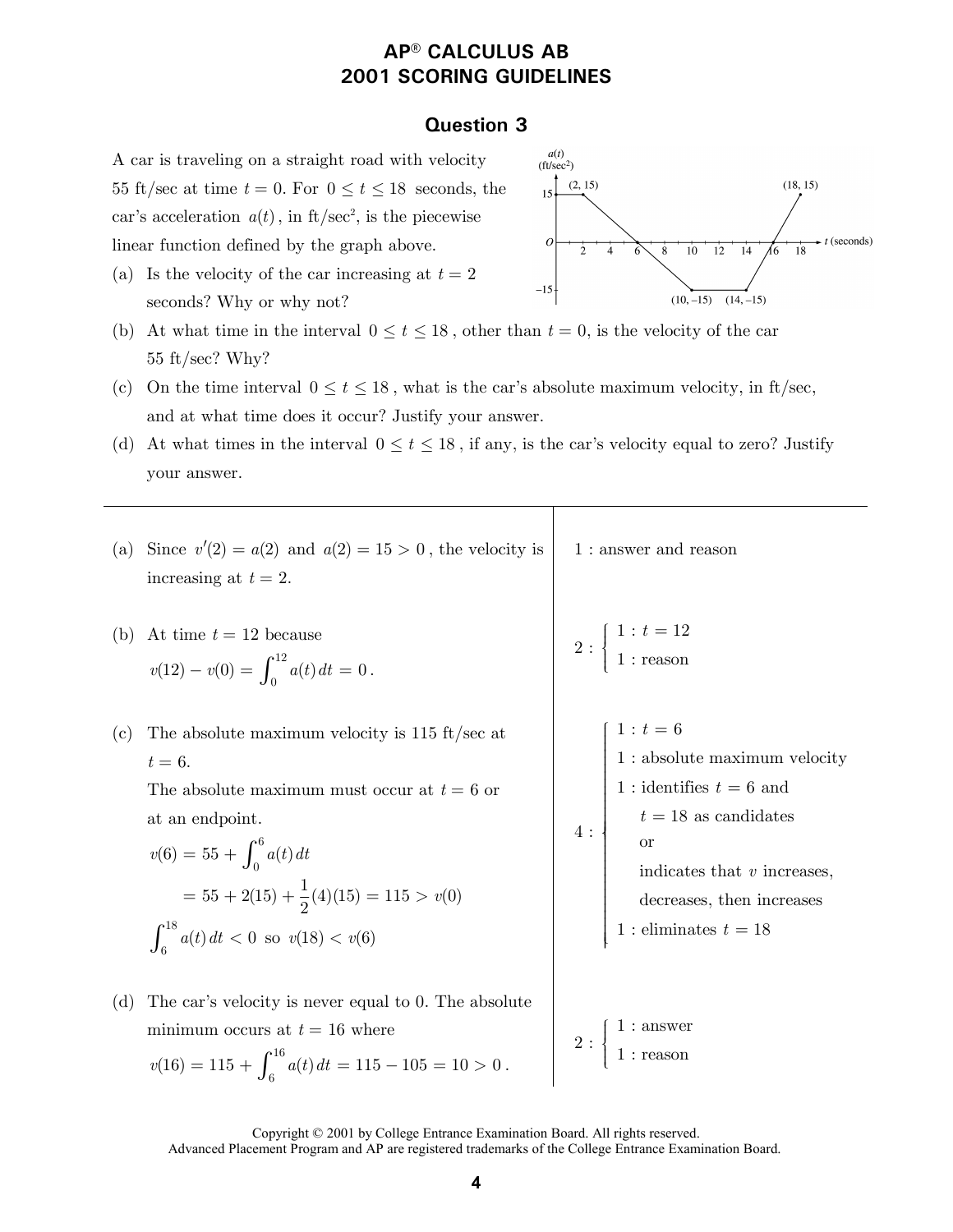### **Question 4**

Let *h* be a function defined for all  $x \neq 0$  such that  $h(4) = -3$  and the derivative of *h* is given by  $h'(x) = \frac{x^2 - 2}{x}$  $f'(x) = \frac{x^2 - 2}{x}$  for all  $x \neq 0$ .

- (a) Find all values of *x* for which the graph of *h* has a horizontal tangent, and determine whether *h* has a local maximum, a local minimum, or neither at each of these values. Justify your answers.
- (b) On what intervals, if any, is the graph of *h* concave up? Justify your answer.
- (c) Write an equation for the line tangent to the graph of  $h$  at  $x = 4$ .
- (d) Does the line tangent to the graph of *h* at  $x = 4$  lie above or below the graph of *h* for  $x > 4$ ? Why?

(a) 
$$
h'(x) = 0
$$
 at  $x = \pm \sqrt{2}$   
\n $h'(x) = 0 + \frac{\text{und}}{\sqrt{2}} + \frac{0}{\sqrt{2}} + \frac{\text{und}}{\sqrt{2}}$   
\n $x = -\sqrt{2}$  or  $\sqrt{2}$   
\n(b)  $h''(x) = 1 + \frac{2}{x^2} > 0$  for all  $x \neq 0$ . Therefore,  
\nthe graph of *h* is concave up for all  $x \neq 0$ .  
\n(c)  $h'(4) = \frac{16 - 2}{4} = \frac{7}{2}$   
\n(d) The tangent line is below the graph because  
\nthe graph of *h* is concave up for  $x > 4$ .  
\n(e)  $h'(4) = \frac{16 - 2}{4} = \frac{7}{2}$   
\n(f)  $h'(4) = \frac{16 - 2}{4} = \frac{7}{2}$   
\n(g)  $h'(4) = \frac{16 - 2}{4} = \frac{7}{2}$   
\n(h)  $h'(4) = \frac{16 - 2}{4} = \frac{7}{2}$   
\n(i)  $h'(4) = \frac{16 - 2}{4} = \frac{7}{2}$   
\n(j)  $1 : \text{ tangent line equation}$   
\n(k)  $1 : \text{ tangent line equation}$   
\n(l) The tangent line is below the graph because  
\n $1 : \text{ answer with reason}$   
\n $1 : \text{ answer with reason}$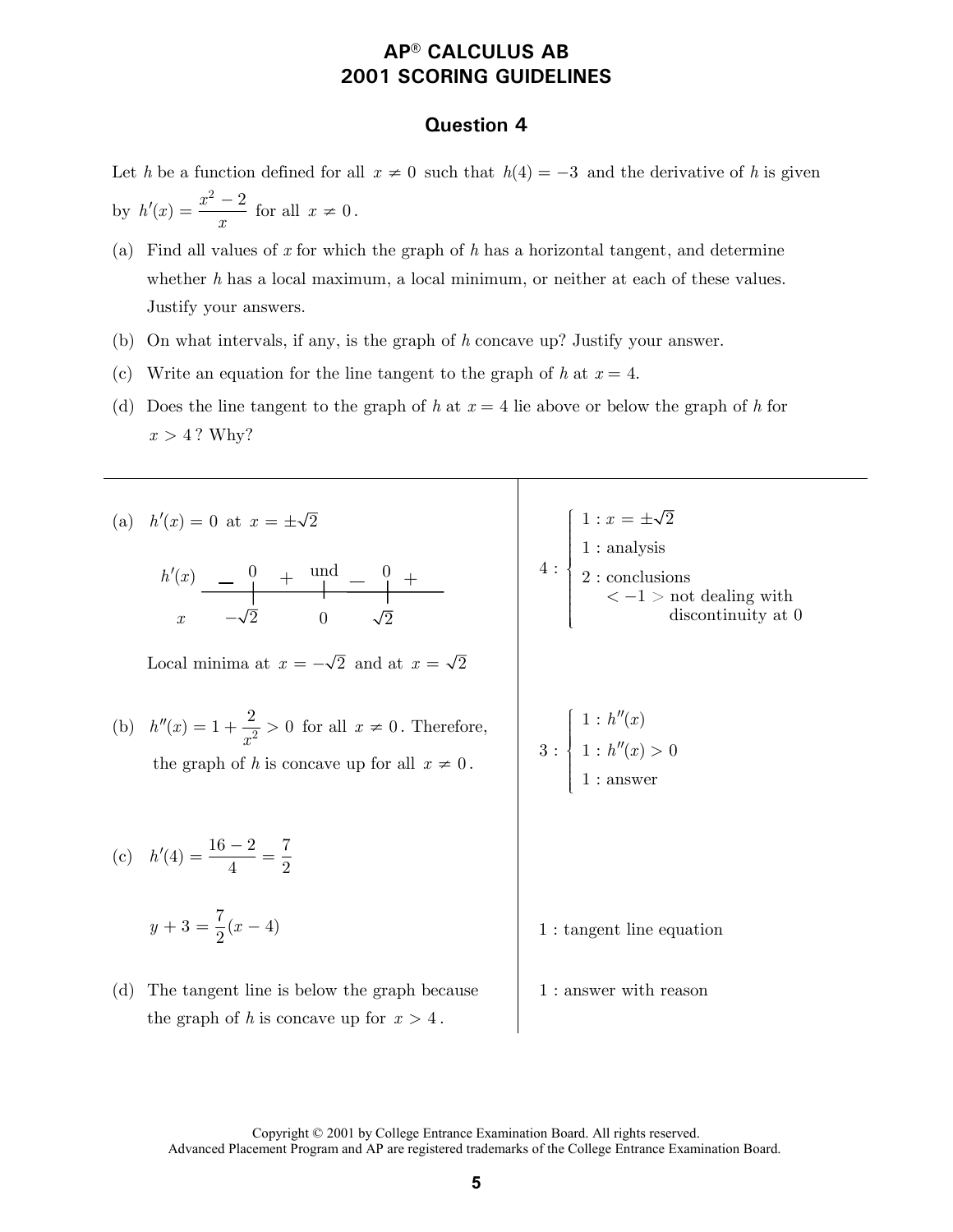### **Question 5**

A cubic polynomial function *f* is defined by

$$
f(x) = 4x^3 + ax^2 + bx + k
$$

where *a*, *b*, and *k* are constants. The function *f* has a local minimum at  $x = -1$ , and the graph of *f* has a point of inflection at  $x = -2$ .

(a) Find the values of *a* and *b*.

(b) If  $\int_0^1 f(x) dx = 32$ , what is the value of *k*?

| (a) $f'(x) = 12x^2 + 2ax + b$<br>$f''(x) = 24x + 2a$<br>$f'(-1) = 12 - 2a + b = 0$<br>$f''(-2) = -48 + 2a = 0$<br>$a=24$             | 5 : $\begin{cases} 1: f'(x) \\ 1: f''(x) \\ 1: f'(-1) = 0 \\ 1: f''(-2) = 0 \\ 1: a, b \end{cases}$                                                                                                                                                                                                                                                                                                                                                                                                                                    |
|--------------------------------------------------------------------------------------------------------------------------------------|----------------------------------------------------------------------------------------------------------------------------------------------------------------------------------------------------------------------------------------------------------------------------------------------------------------------------------------------------------------------------------------------------------------------------------------------------------------------------------------------------------------------------------------|
| $b = -12 + 2a = 36$                                                                                                                  |                                                                                                                                                                                                                                                                                                                                                                                                                                                                                                                                        |
| (b) $\int_0^1 (4x^3 + 24x^2 + 36x + k) dx$<br>$= x^{4} + 8x^{3} + 18x^{2} + kx \big _{x=0}^{x=1} = 27 + k$<br>$27 + k = 32$<br>$k=5$ | $2:$ antidifferentiation<br>$4: \begin{cases} \begin{array}{c} \text{---} \end{array} \ \text{---} \ \text{---} \ \text{---} \ \text{---} \ \text{---} \ \text{---} \ \text{---} \ \text{---} \ \text{---} \ \text{---} \ \text{---} \ \text{---} \ \text{---} \ \text{---} \ \text{---} \ \text{---} \ \text{---} \ \text{---} \ \text{---} \ \text{---} \ \text{---} \ \text{---} \ \text{---} \ \text{---} \ \text{---} \ \text{---} \ \text{---} \ \text{---} \ \text{---} \ \text{---} \ \text{---} \ \text{---} \ \text{$<br>1:k |

 Copyright © 2001 by College Entrance Examination Board. All rights reserved. Advanced Placement Program and AP are registered trademarks of the College Entrance Examination Board.